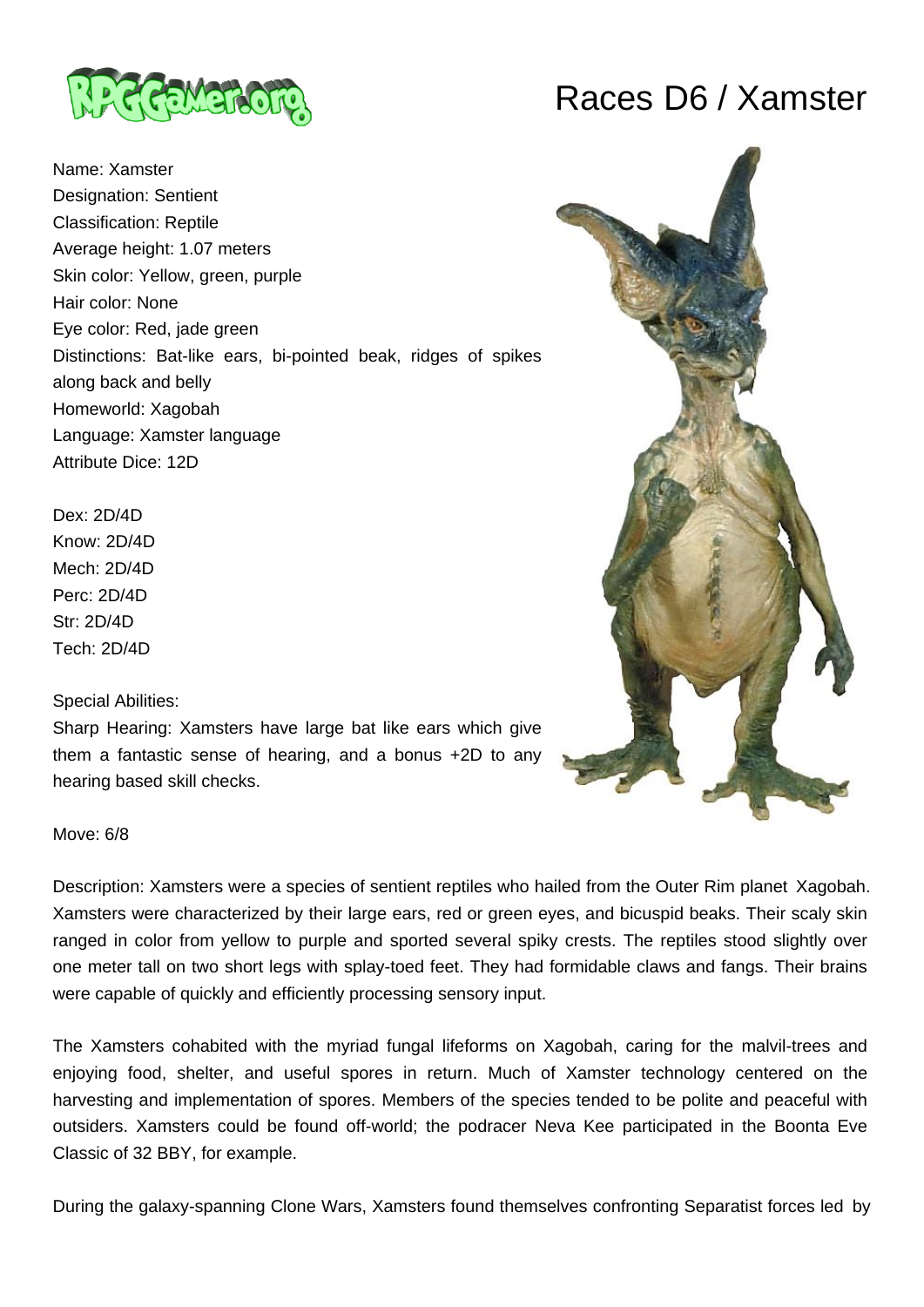Wat Tambor of the Techno Union. The Separatist leader sequestered himself in a citadel called Mazariyan and enslaved Xamsters to defend him from the forces of the Galactic Republic. When Republic forces did arrive, they, too, drafted Xamster soldiers, and the species' population centers thinned to the point that not enough Xamsters remained to tend to the malvil-trees. A young bounty hunter named Boba Fett arrived during the Battle of Xagobah and befriended a member of the species named Xeran. With the help of this Xagobah native's knowledge of spore-based technology, Fett infiltrated Mazariyan and allowed the Republic to rout Tambor and his forces.

### **Biology and appearance**

Xamsters were sentient, bipedal reptiles who walked on squat, bowed legs ending in flat feet with four splayed toes and dark, raised nails. Their arms, in contrast, were long, thin and muscular, and terminated in clawed, four-fingered hands. Members of the species ranged in height from as small as 1.07 meters to taller than a twelve-year-old Human. Each Xamster had a bulbous abdomen, which narrowed to a sunken chest and a long, thin neck. The reptiles were covered in loose folds of scaly skin that ranged in pigmentation from purple to green and yellow. This coloration could vary in a single individual: for instance, the Xamster Neva Kee featured one hue on the back of his torso and head, and the outside of his arms and legs; while scales of another color covered his belly, neck, and throat, and the insides of his arms, legs, and ears. Three crests of spiky growths punctuated the Xamster hide: one ran from the midpoint of the spine to the posterior, another ran down the length of the belly, and a third went from the dome of the head down the back of the skull.

The head itself was dominated by two bat-like ears that stood erect at both sides of the elongated, highdomed skull. The ears could be parti-colored, with insides and outsides of different hues. The cranium angled from a point in the back downward to the visage. The face tapered to a beak with two sharp, downward-curving points. Although this beak lacked lips, Xamsters were able to smile, a gesture that revealed their mouthful of white, razor-sharp teeth. Two small nostrils on the beak facilitated respiration, and two large, ellipsoidal eyes with pointed ends peered from beneath bony eye sockets. These lidless orbs could be jade green or red. The Xamster brain was specialized to process sensory information quickly.

### **Society and culture**

Xamsters lived in communities deep within the fungal forests of their homeworld. They coexisted symbiotically with the fungi: a family of Xamsters bound themselves to a particular type of fungus known as a malvil-tree and treated it like a beloved pet or even a member of the family. The reptiles gave their own malvil-tree a name and tended to its growth and feeding. In return, the tree permitted the Xamsters to take up residence inside it and obeyed simple commands, like raising or lowering its branches to afford the caretaker a better look at the surrounding terrain. Most importantly, the family was able to harvest the tree's spores. They could use these fungal products for diverse tasks. For example, certain spores could be used to coat someone's eyes, granting the ability to peer through the fog of spores that shrouded the surface of Xagobah. Malvil-tree spores also granted safe passage through the forest to those who coated themselves in it; otherwise, other hungry trees might mistake the traveler for a meal. Xamsters knew of other useful fungi as well, including Xabar, which could be used to make a potent form of spice with the power to paralyze the user. Although offworlders used Xabar to simulate death and, they hoped, gain a glimpse of the afterlife, Xamsters used its coma-inducing properties to fake death and thus escape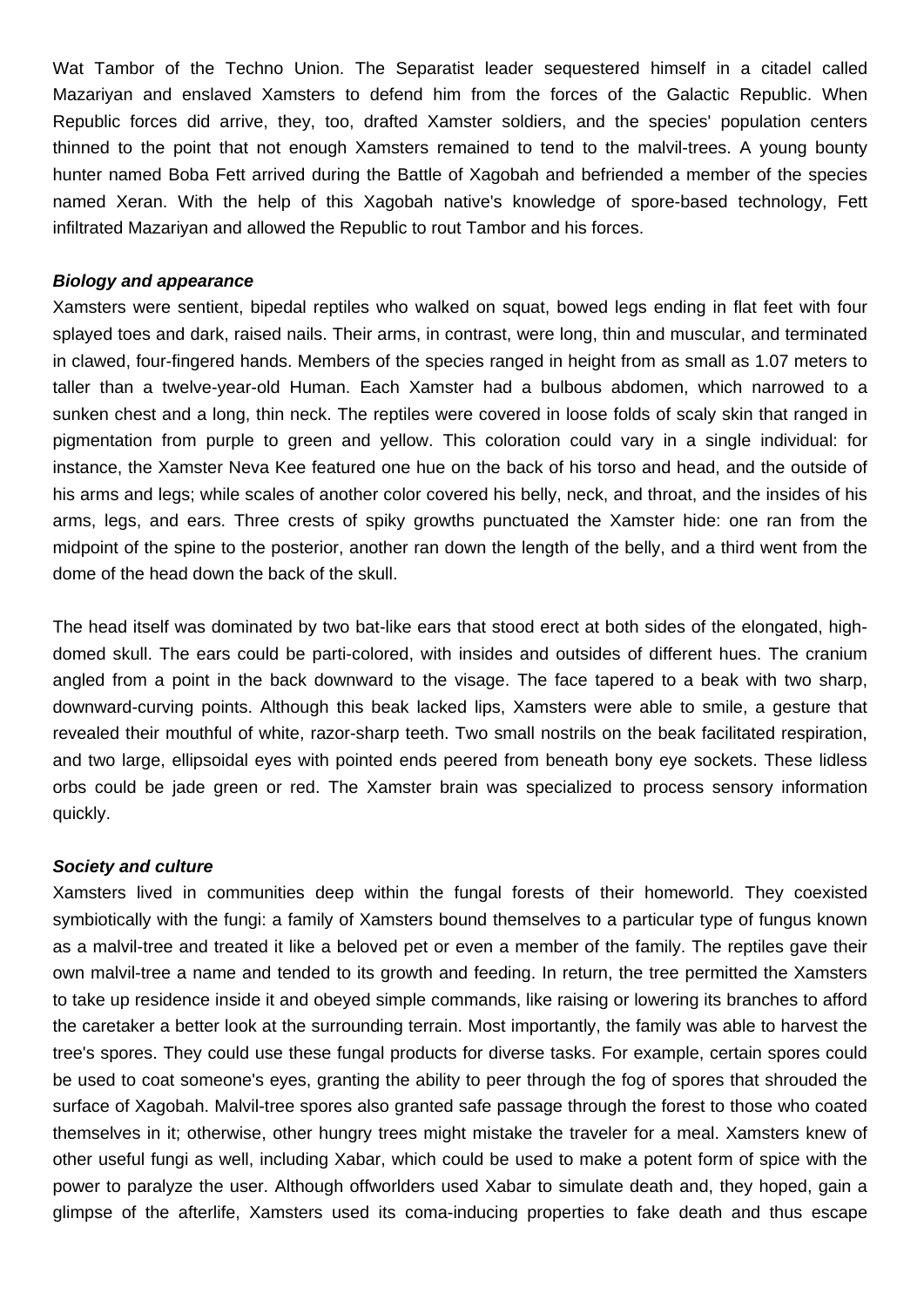enemies.

By the time of the Clone Wars, Xamsters had adopted the same technology used throughout the galaxy to supplement their fungal tools. For example, members of the species fought with blaster rifles during hostilities on their world. Although some Xamsters went nude, others wore pouches to carry possessions, and others wore simple clothing, such as robes. Those engaged in fighting on Xagobah wore purple-gray camouflage to blend in better with their planet's terrain.

Xamsters were naturally kind and non-violent. They spoke a language of sharp clicks and guttural growls. Their laughter especially sounded like growling, although a smile conveyed that the deep rumbling noise indicated amusement and humor rather than anger. The species reckoned time based on what they called the "turns of Xagobah." Some Xamsters went by two-part names, such as Neva Kee, while others introduced themselves by one name alone, such as Xeran.

### **History**

Xamsters evolved on Xagobah, a world that circled a blue sun and that was covered in such a prevalence of fungal lifeforms that violet spores permeated the fetid air and covered the surface in a thick, purple haze. While offworlders who visited the planet had to keep out of the world's harsh sun to avoid being burned, and wear breath masks or take antidotes to counteract harmful spores, lest they be poisoned, Xamsters evolved to tolerate such conditions and to live closely with their planet's most dominant form of life. The reptilian species learned to harness these native fungi, cultivating certain species to harvest specific spores that could perform helpful tasks. In particular, the fungus known as the malvil-tree became an integral part of Xamster culture as families learned to domesticate them for shelter and spore cultivation.

Representatives of the galaxy beyond Xagobah first reached Xagobah's region of space sometime between 3000 and 1000 BBY. The world lay on an offshoot of the Rimma Trade Route that ran from the Colu to Sharlissia systems. As the planet became integrated with the galaxy, Xagobah became part of the Mayagil sector of the Outer Rim Territories.

Offworlders became more common on the world, some drawn to learn a martial art called Tal-Gun, and others by the Mayagil sector's amenability to smugglers. Off-world interests also brought war to the region, and from 1,004 to 1000 BBY, Xagobah fell within the confines of the Sith Empire during the New Sith Wars.

### Clone Wars

At some point between 52 and 32 BBY, Xagobah became a pawn of Sith Lord Darth Sidious as he manipulated the politics of the Galactic Republic behind the scenes, setting the stage for his alter-ego, Palpatine, to become the emperor of the entire galaxy. When the conflict known as the Clone Wars eruptedâ€"thanks to Sidious' machinationsâ€"the Confederacy of Independent Systems consolidated its forces in the Rim and sent General Grievous to capture Xagobah.

In 20 BBY, Xagobah gained a new resident: Wat Tambor, head of the Techno Union and a high-ranking leader in the Confederacy. Tambor molded the native fungi to his will, bioengineering them to form a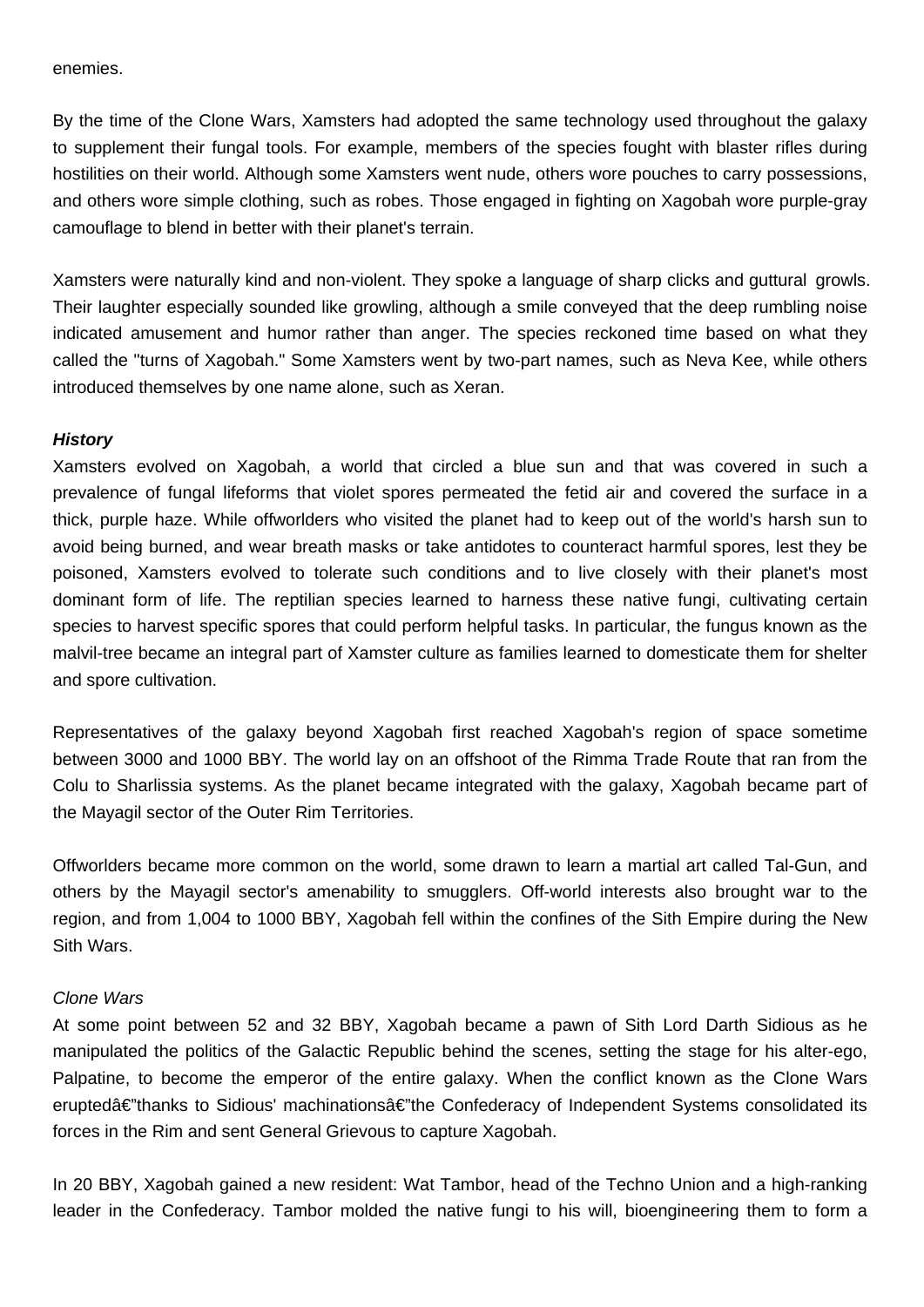huge, pyramidal fortress known as the Mazariyan Citadel, a supposedly impregnable redoubt in which he sequestered himself. Meanwhile, Tambor and his forces rounded up Xamsters from the forests of Xagobah to press them into his service; those who refused were summarily executed. By 19.5 BBY, Tambor had embedded himself in a swarm of droid tanks, spider droids, and top-of-the-line battle droids.

The Galactic Republic sent clone troopers under the command of Jedi Master Glynn-Beti to take Tambor into custody. They besieged Mazariyan while Republic starships battled the Confederacy in space around the planet. When the Republic commanders realized that they could not sustain their siege with the manpower they had available, they also took to rounding up Xamsters to force them to fight for their side. Such conscripted soldiers were paid for their service, but they were not given the chance to turn down their summons to military duty. The ongoing hostilities thus forced scores of Xamsters to take up arms, most of whom had never before handled a weapon. Xamsters died in great numbers, and their sylvan communities thinned out to such an extent that family malvil-trees went untended and began to die off.

A Xamster named Xeran lost most of his family to the fighting, leaving him the sole custodian of the family malvil-tree, Malubi. In 19.42 BBY, Xeran came across a young Human boy trapped inside a carnivorous fungus called a flimmel tree. The boy blasted his way out, leading Xeran to suspect him of being yet another violent offworlder $\hat{\bf a} \in \hat{\bf a}$  is the reptile know that the Human was actually a twelveyear-old bounty hunter by the name of Boba Fett, who had been sent to Xagobah by his boss, Jabba Desilijic Tiure, to capture Wat Tambor for the Republic. Xeran led the boy to his family malvil-tree and eventually came to trust the stranger's story that he was an enemy of Wat Tambor's. In the end, the Xamster decided to help the young bounty hunter in his quest. He provided the Human with different types of spores that could aid him in penetrating Mazariyan and apprehending the Separatist leader inside.

During the encounter, the young Fett felt sympathy for the plight of Xeran and his people. This only fueled his determination to take Tambor's head back to Jabba. The Xamster's gifts proved instrumental in gaining entry to the fortress, but once inside, Fett found Grievous, who proved more than a match for the young Human. The boy used Xeran's Xabar fungus to fake his own death and avoid being killed by the Separatist leaders. Although Fett failed to capture Tambor, he allowed the Republic forces to also breach the hideout, sending Tambor and Grievous to flight. Their departure obviated the presence of the Republic ground forces, who also left, and the Xamsters of Xagobah were once again left in peace, albeit as a Republic-held world.

# Later history

After Palpatine's maneuverings secured him the throne of the Galactic Empire, the Alliance to Restore the Republic launched the Galactic Civil War. When the Empire was defeated at the Battle of Endor in 4 ABY, the government splintered into squabbling factions. Xagobah fell within the domain of one of them, the Eriadu Authority. By 9 ABY, however, the world and its general region of space had become part of the holdings of the New Republic, the successor to the Alliance; it remained within New Republic territory until at least 11 ABY. The population of the world was somewhere between 10 and 100 million c. 25 ABY. Over a century later, in 137 ABY, the Xamster homeworld had fallen into territory controlled by Darth Krayt's Galactic Empire, but it fell within the sphere of influence of the Galactic Federation of Free